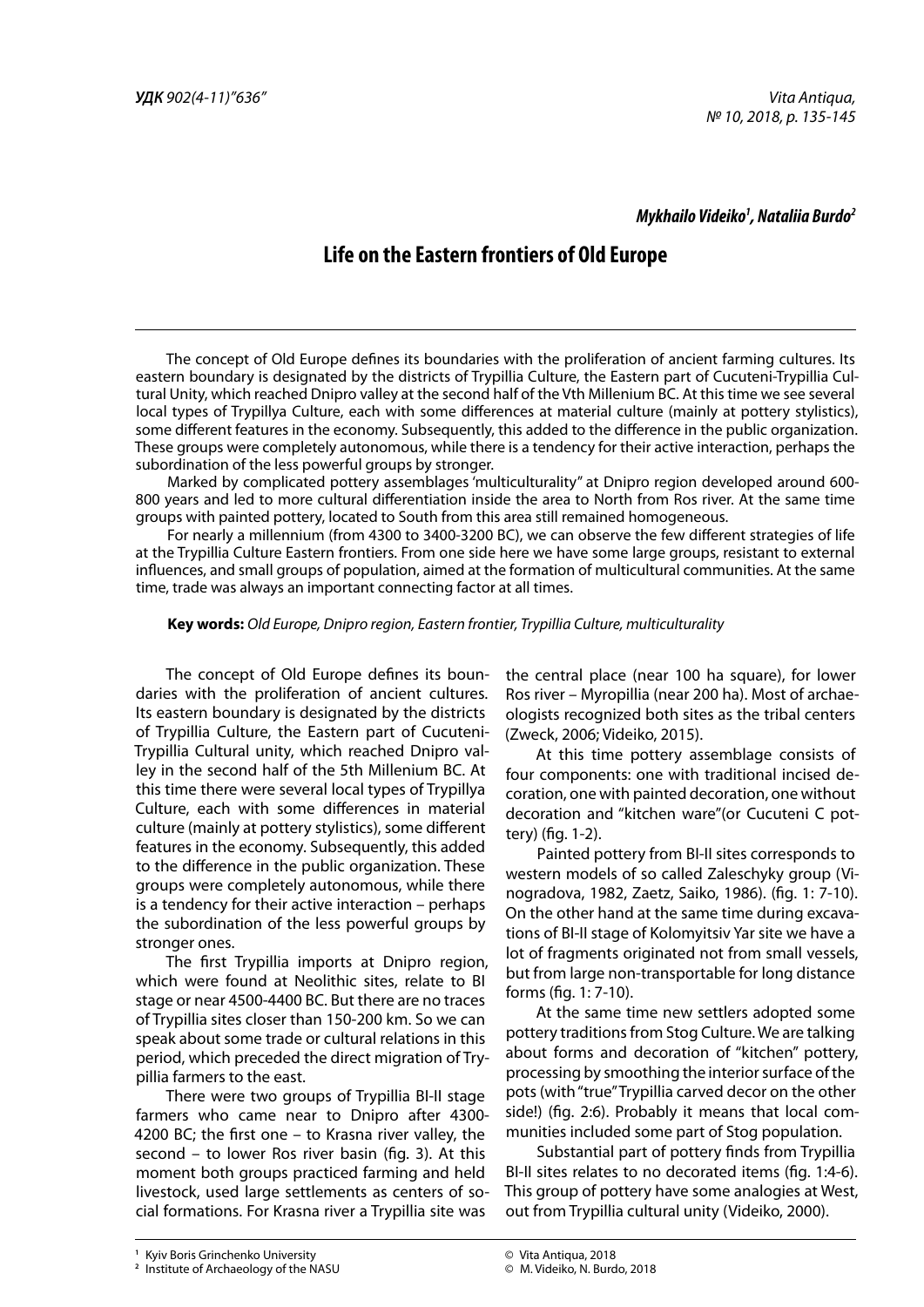It is well seen, that three from four components, which formed local pottery assemblage, originated from Trypillia Culture. Later, after 4000 BC, such a multicultural community will become a hallmark of the "Trypillian world" on the Eastern frontier.

Some finds showing us evidences of the long distance trade through the Carpathian region inclusive (Videiko, 2000). This groups have had trade relationship with the West, with other Trypillia groups, from where copper and, probably, painted pottery were imported (fig. 1: 7-10). On the other hand there are some evidence about the local production of copper tools. We talking about two parts of clay casting forms for flat axes on a multilayered site of Trypillian Culture at Kirilivska Street, made by V. Khvoika (Khvoika, 1901: 762). These forms are made for the manufacture of flat axes (fig. 3 7-8). Similar axes were found during excavations at several settlements of BI-II stage in the Trypillya area (fig. 3: 1-7). The fact that these forms can be related to this time is evidenced by the presence of fragments of «kitchen» supplies typical for BI-II stage among ceramic finds from the Kirilivska Street.

However, at that time, no trace of contacts with the population of the Neolithic Culture was found, to which ceramic products of Trypillian culture were spreaded during the previous stage.

Near 4000 BC new wave of Trypillia Culture (BII stage) communities with black-painted pottery reached Dnipro at lower Ros river regions. They probably integrated former population and create a strong system with numerous large sites (from 20-50 to 100 ha) (Ovchinnikov, 2014).

At the same time tribal centers at Krasna river disappeared and never been renewed in this area. Here Trypilla Culture communities begining from BII stage returned to archaic model of settling, with relatively small sites (20-100 houses) and the surrounding system of temporary settlements. It was some new kind of settled places. Temporary sites located close to Dnipro valley, were rich for hunting and fishing resources. No remains here from traditional burnt houses were found. These sites provided better access to pastures. The study of the fauna of several such settlements – Chapayivka, Ignatenkova Gora – showed that during the seasonal life in temporary settlements their inhabitants consumed mostly hunting and fish prey (Krutz, 1977, Zhuravliov, 2008).

The existence of such a settling may indicate, that population of Trypilla near the Dnipro River felt relatively safe. On the other hand, detection of traces of fortifications in the form of a ditch on a permanent settlement at Lvivska Square in Kyiv is the direct evidence of the needs for defense facilities. It was enough for coexistence with the local Neolithic population, but not enough to confront the more powerful Trypillian communities in the south (Kaniv and Tomashivka groups).

At this time the previous tradition of multicomponent pottery assemblage spreaded to Kolomyjschyna local group. As before it included traditional vessels with incised decoration, painted and undecorated pottery and a group of "kitchen ware" (fig. 4: 1-6; fig. 7).

From previous population only one tradition is traced – the manufacture of dishes with incized decor and certain restrictions – "kitchen". The rest of the components of this ceramic complex again have the features of neighboring cultural groups.

It is possible to identify the origin of painted pottery. At the stage of BІI, the arrival of pottery from the Nebelivka group to the Chapayevka settlement was recorded (fig. 6: 1-4). Painted pottery at CI stage came from Kaniv and Tomashivka groups, located in South direction. Some settlements, for example, Kolomyљchina I, imported painted pottery from both groups (fig. 6: 5-7). The similar situation is known for the Ignatenkova Gora settlement. Note that in this case almost synchronous settlement of the Kaniv group in the Khatice tract at a distance of about a kilometer was located.

At the same time, there are well-known items, which are presented by exclusively painted ceramics of the Kaniv group. In some settlements like Ripnitsa-I it is more than half (50,4%) of the entire ceramic complex (Ryzhov, 2001: 25, fig. 8-10). In general is to conclude: the further south is, the more painted pottery being found. Perhaps this should be considered as the inclusion in the composition of local communities of large groups from the Kaniv group area. Taking into account the peculiarities of the production of this kind of pottery, it can be argued that the latter settlers brought with them not only the corresponding traditions, but also skills of the manufacture of ceramics and intentionally complicated technologies. From the other side, locals tried to produce painted pottery, but never reproduced it on normal technological level (fig. 6: 8-10).

The distribution of undecorated pottery in the complexes of Trypillian settlements at the stage BII and CI (fig. 5) probably related with the influx of population from Volyn, from the Lublin-Wolhynian Culture (LWC) (Videiko 2008). With spreading of LWC-style pottery we have a "mirror" situation with spreading of painted items: the further South is – the less unpainted pottery made. At the same time several samples of LWC-style pottery are known from Kaniv group sites on both sides of Dnipro (Ovchinnikov 2014). So, we can talk about exchange not only in pottery styles, but, probably, also in population between different local groups of Tripillia Culture.

In the ornament of kitchen pottery at this period we can see changes, for example cord decoration appeared (fig. 7: 1-8). Previously this element was associated with effects of "steppe cultures"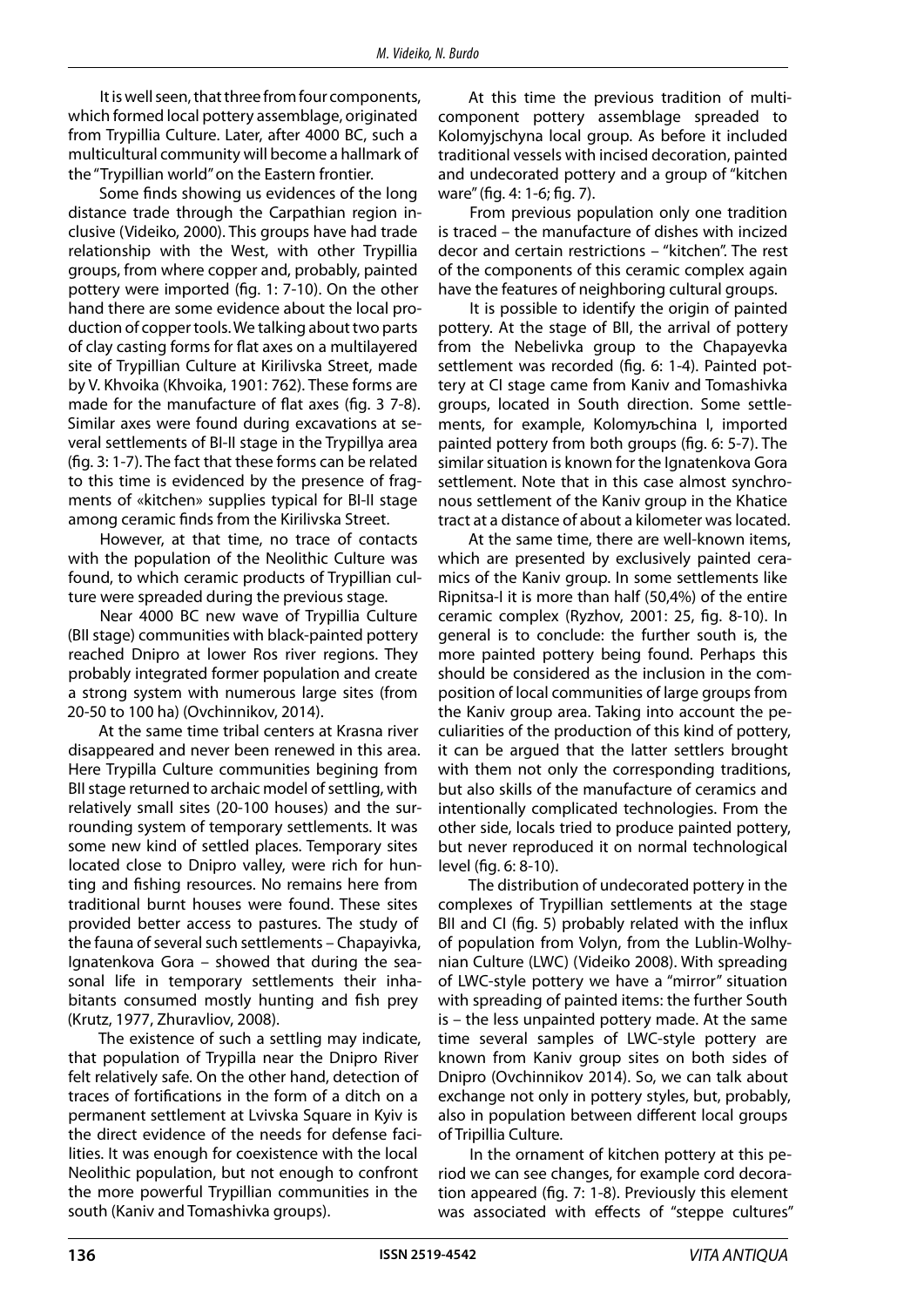influences. However, the dating of pottery samples and laboratory research of the technology of manufacturing the cords themselves showed that this element appears almost simultaneously, and the technology is different in both Trypillia and «Steppe» Cultures (Kotova et al., 2010: 122-131). At the same time in Dnipro area appeared a kitchen ware decorated with elements, executed in the technique inherent in the local Neolithic population related to Dnepr-Donetzk Culture (Krutz, 1977: 54). These elements have become widespread at stages VII and III (Fig.7: 9-12). So at this time there was an interaction between Trypillian population and some Neolithic "aborigines" on the site, settled by Trypillia Culture.

Such 'multiculturality" developed in around 600-800 years and led to more cultural differentiation inside of area to the North from Ros river. At the same time group with painted pottery ("Kaniv

Group") still remained homogeneous (Ovchinnikov, 2014).

Trade flourished and included metal, flint, painted pottery and spondilus, some trade routes (flint) reached Volhynia. The last marked, for example, by Khalepya haoard, which included near 150 large flint blades, found inside Trypillia CI pot (Khvoika, 1901: 773-774; tabl. XIX, 1). At this time we can observe not only contacts with local Neolithic (marked by sherds from painted pottery), but also integration of some Trypillia representatives to local Neolithic communities (Pustynka V type).

Thus, for nearly a millennium, we see different strategies of life at the Trypillia Culture Eastern frontiers. From one side here we have some large groups, resistant to external influences, and small groups of population, aimed on the formation of multicultural communities. At the same time, trade was always an important connecting factor at all times.

### **References:**

Krutz V.A. 1977 *Pozdnetripolskie plemena Sredheho Podnieprovia.* Kyiv.

- Khvoika V. 1901 Kamennyi vek Sredneho Pridneprovia // *Trydy XI Arkheologitceskogo siezda v Kieve v 1899 godu.* **1**, 730-812 Moskva.
- Kotova N.S.,Videiko M.Yu., Burdo N.B. Technological study of "cord" impressions on Middle and Late Eneolithic pottery in Ukraine // *Baltic-Pontic Studies.* – 2010.-Vol.**15**. – P.122-134.
- Ovchinnikov E.V. 2014 *Trypilska kultura Kanivskoho Podniprovia.* Kyiv.
- Ryzhov S.M. 2001 Trypilskij shar poselennya Ripnitsya-I // Rzhyschivkyj arkheodrom. Kyiv, 19-40.
- Tsvek O.V. 2006 *Poselennya Skhidnotrypilskoi kultury (Korotkyi narys).* Kyiv Tsvek E.V., Rassamakin Yu. Ya. 2001-2002 Poselenie vostochnotripolskoi kultury Miripolie I problema otnositelnoi khronologii pamiatnokov tipa Srednij Stog 2. // *Stratum plus,* **2**, 218-245.
- Vinogradova N.M. 1983 *Plemena Dnestrovsko-Prutskogo Mezhdurechia v period rascveta tripolskoi kuktury (Periodizacia, hronologia).* Kishinev (in Russian).
- Videiko M.Yu. 2000 Tripolye and the cultures of Central Europe: facts and character of interactions: 4200– 2750 BC // *Baltic-Pontic Studies,* **9**, 13-68.
- Videiko M.Yu. 2008 Trypilska kultura Podnprovia ta kultura lublinsko-volynskoi maliovanoi keramiki // J. Bednarczyk et al (ed). – *Na pograniczu światуw : studia z pradziejуw międzymorza bałtycko-pontyj*skiego ofiarowane Profesorowi Aleksandrowi Kośko w 60. rocznicę urodzin. – Poznań : Wydawnictwo Poznańskie, 545-554.

Videiko M.Yu. 2015 *Pivdenno-Skhidna ta Tzentralna Evropa u V-IV tys.do n.e.* Kyiv-Uman.

Zaetz I.I., Saiko E.V. 1986 Keramicheskij kompleks Klischeva // *Кratkie soobschenia Instituta Arkheologii Akademii Nauk SSSR,* **185***,* 14-21.

Zhuravliov O.P. 2008 *Tvarynnytztvo i myslyvstvo u trypilskikh plemen na territorii Ukrainy.* Kyiv.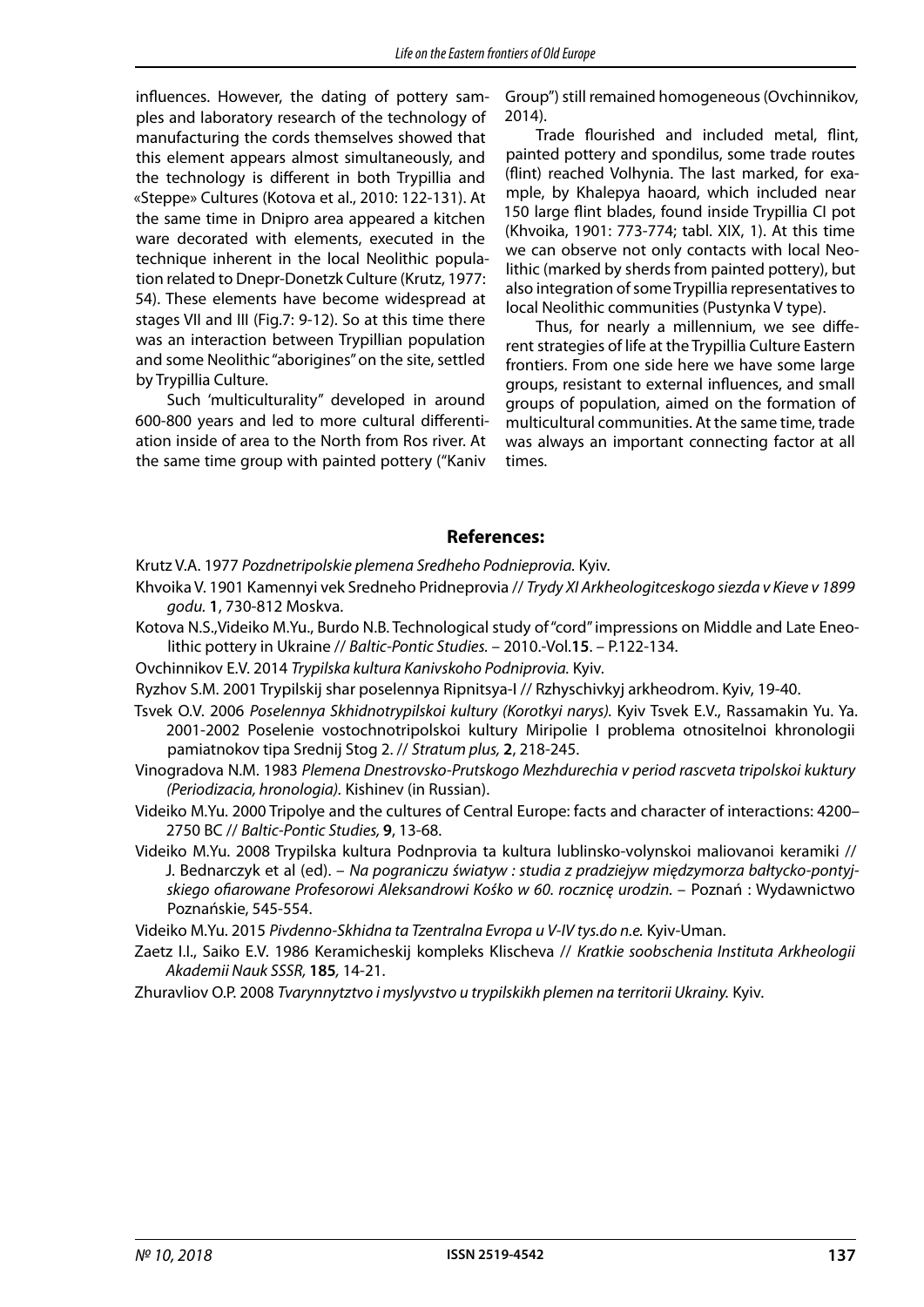#### *Михайло Відейко, Наталія Бурдо*

## **Життя на східних рубежах Старої Європи**

Концепція Старої Європи визначає її межі оширенням стародавніх хліборобських культур. Східну її межу позначають райони Трипільської культури, східної частини Кукутень-Трипільської культурної єдності, які досягли долини Дніпра у другій половині V тисячоліття до нашої ери. У цей час ми бачимо кілька місцевих типів трипільської культури, кожна з яких має деякі відмінності в матеріальній культурі (головним чином у стилістиці кераміки), деякі різні особливості в економіці. Згодом це додало різниці в громадській організації. Ці групи були повністю автономними, в той час як існує тенденція до їх активної взаємодії, можливо, підпорядкування менш чисельних і слабших груп сильнішими.

Характеризована різноманітними керамічними комплексами «мультикультурність» у Дніпровському регіоні розвивалася приблизно упродовж майже тисячі років років і призвела до значної культурної диференціації в районі на північ від річки Рось. У той же час групи з розписною керамікою, розташованої на південь від цієї області, як і раніше залишалися однорідними.

Протягом майже тисячоліття (від 4300 до 3400-3200 рр. до н.е.) ми можемо спостерігати декілька різних стратегій життя на східних кордонах Трипільської культури. З одного боку, ми маємо деякі великі групи, стійкі до зовнішніх впливів, і невеликі групи населення, спрямовані на формування мультикультурних спільнот. У той же час торгівля завжди була важливим фактором, що сполучала різні культурні спільноти.

**Ключові слова:** *Стара Європа, Дніпровський регіон, східна межа, трипільська культура, мультикультурність*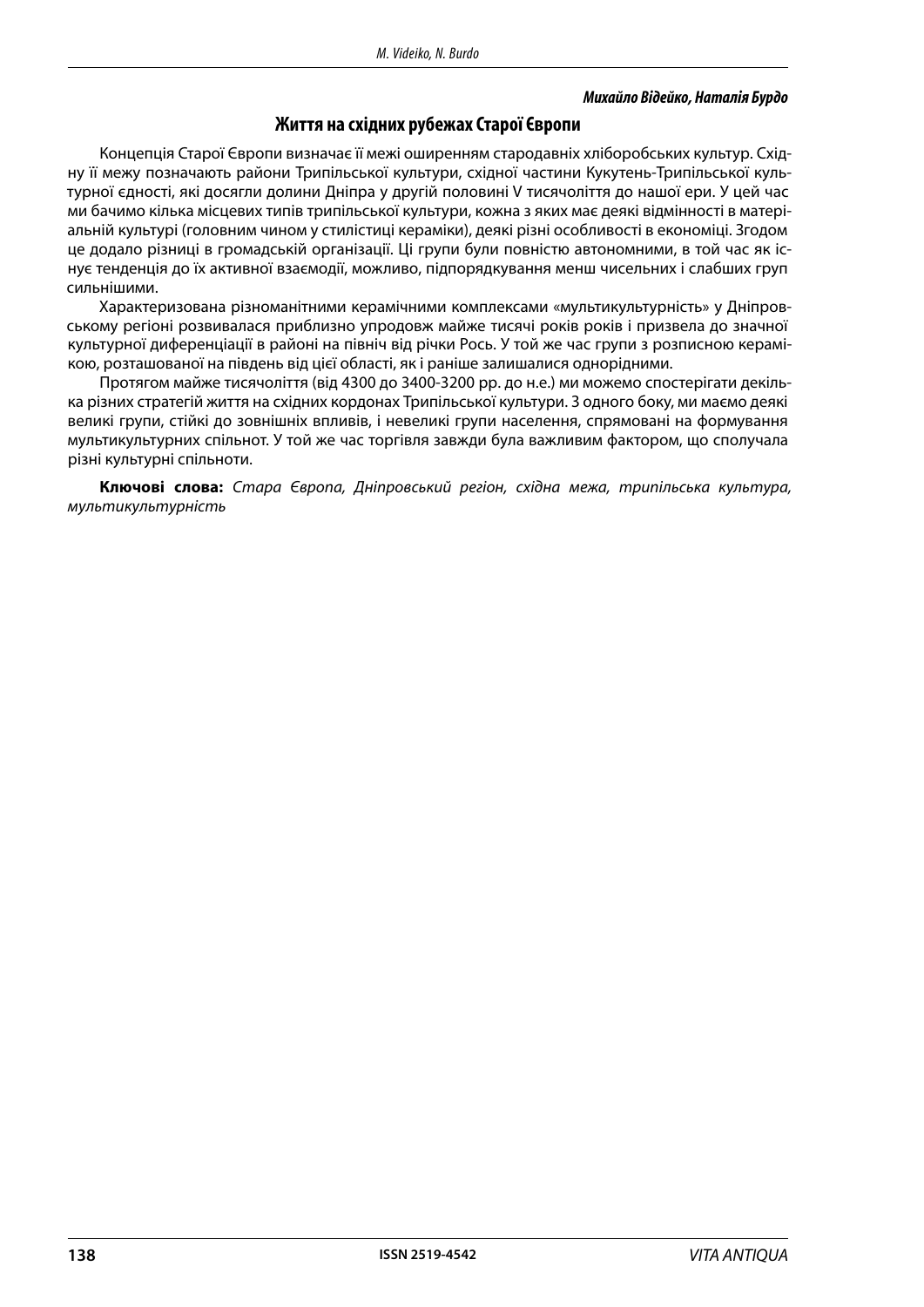

**Fig. 1.** Trypillia BI-II stage pottery from Dnipro region: *1-3* – carved decoration; *4-6* – without decoration; *7-10* – painted (1-10 - Kolomyitziv Yar).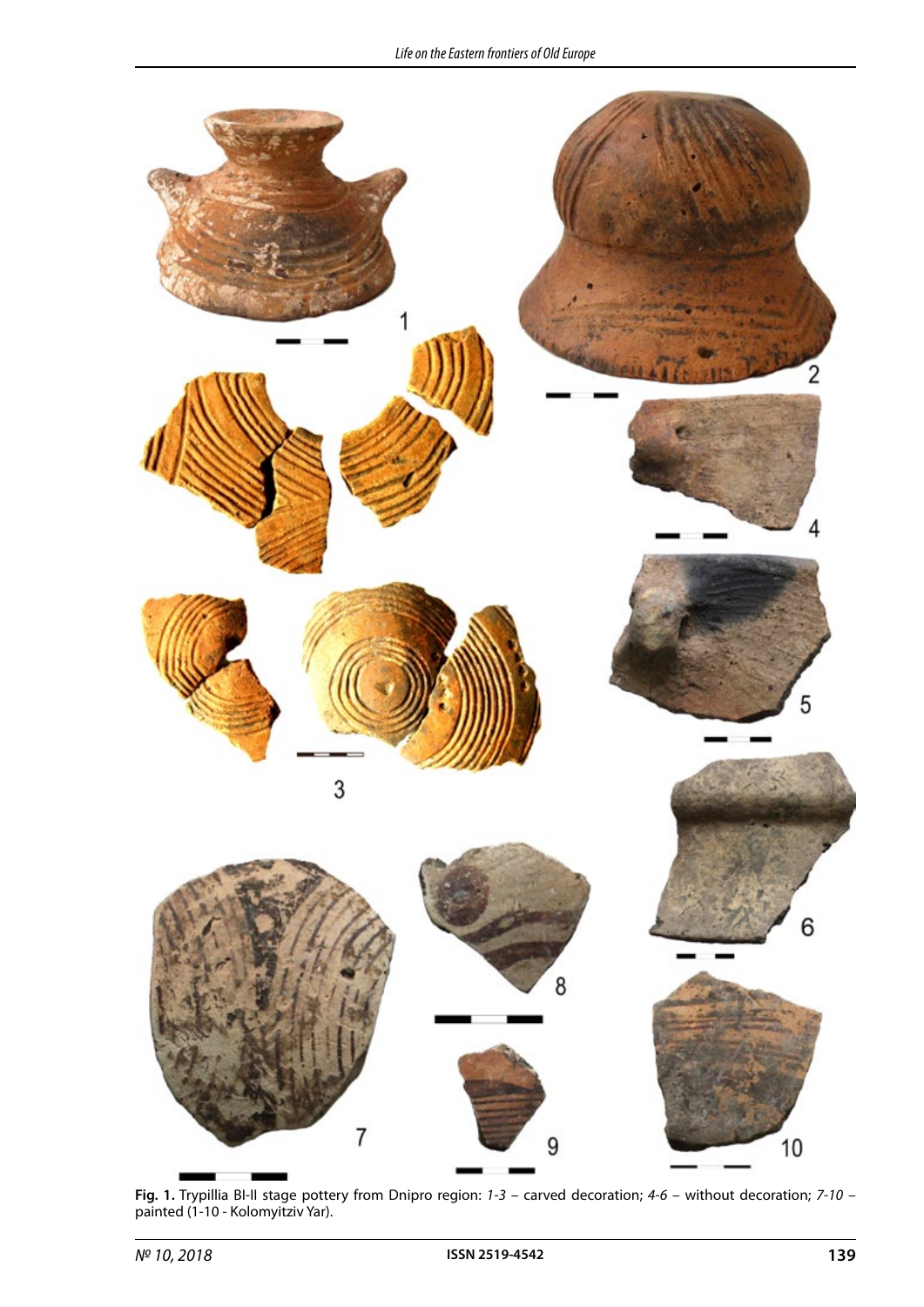

**Fig. 2.** Trypillia BI-II stage pottery from Dnipro region: *1-5, 7-9* – "Kitchenware"; *6* – fragment with curved decoration, the reverse side (1-8- Kolomyitziv Yar, M. Videiko; 9 – "Culture A", V. Khvoika).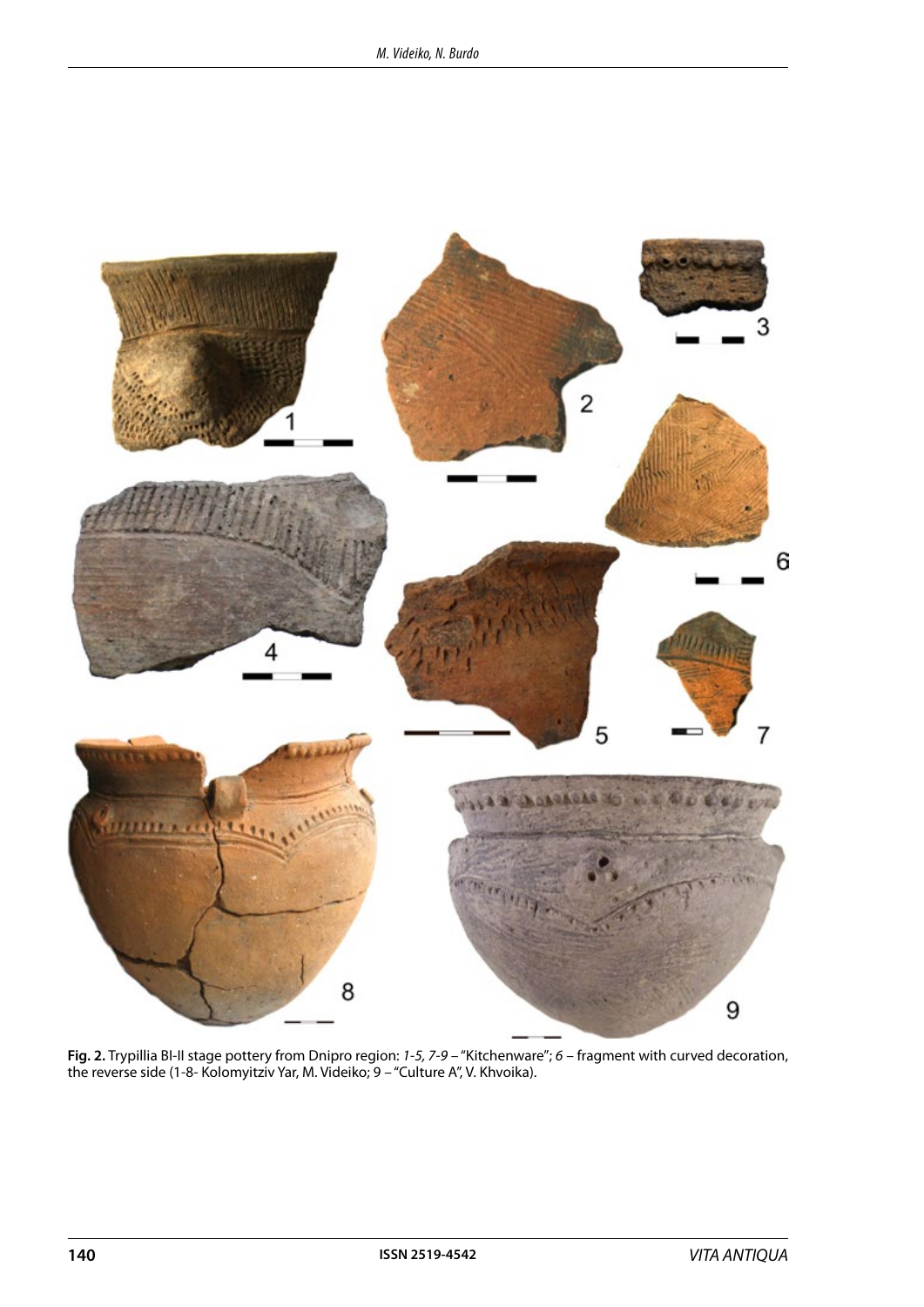

**Fig. 3.** Trypillia BI-II stage copper objects from Dnipro region: *1-7* – flat axes (copper); *8-9* – casting molds (clay). (1-9 – V. Khvoika, "Culture A", National Museum of History of Ukraine).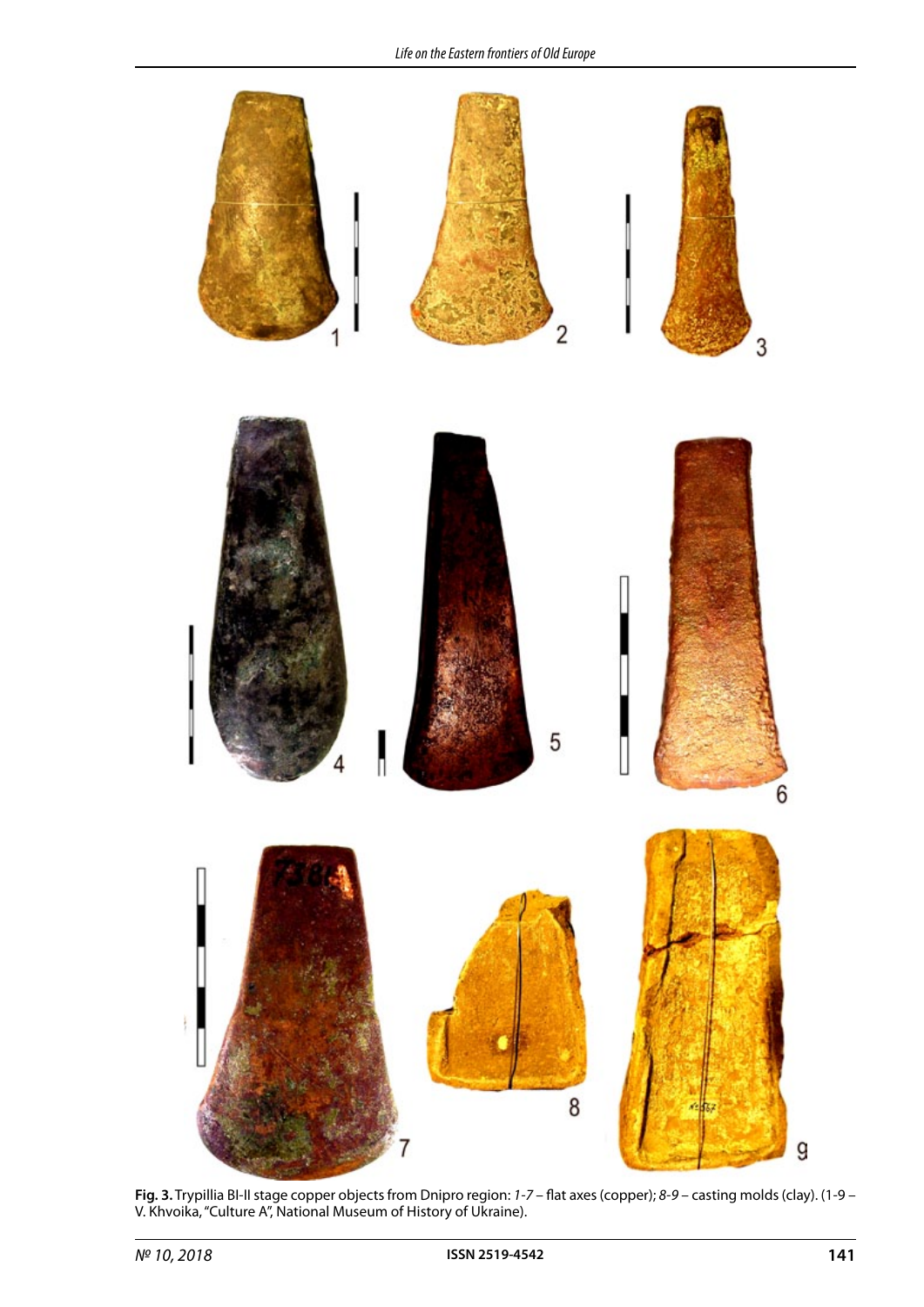

**Fig. 4.** Trypillia CI stage pottery from Dnipro region: *1-6* – "kitchenware'; *7-10* – with curved decoration. (1-7 – Yancha-II, M. Videiko; 7-8 – Rypnytsia-VI, M. Videiko; 9-10 – "Culture B", V. Khvoika, National Museum of History of Ukraine).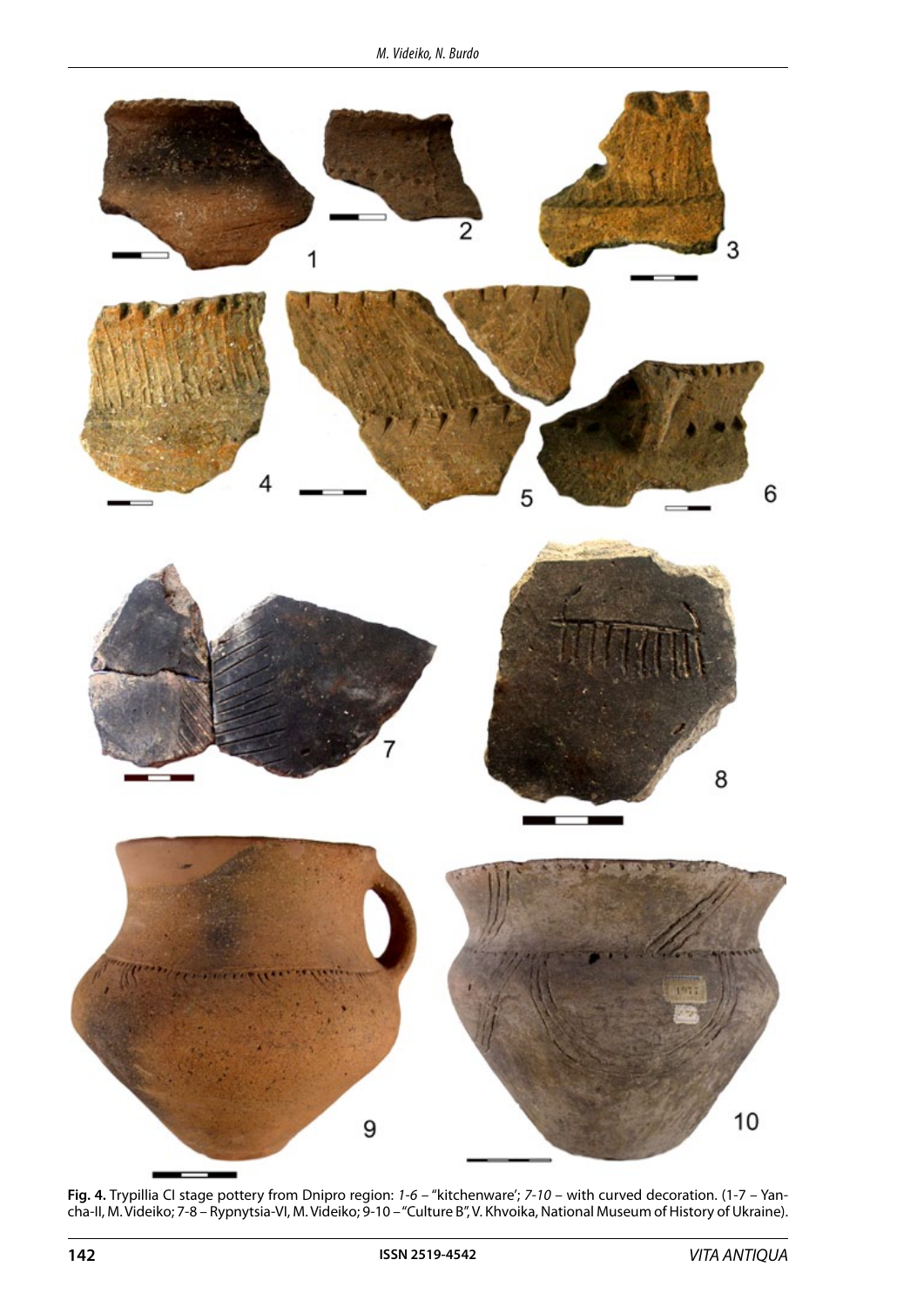![](_page_8_Figure_1.jpeg)

**Fig. 5.** Trypillia CI stage pottery and figurines from Dnipro region: *1-7, 9* – without decoration; *8, 10* – fragmented figurines. (1,8 – Rypnytsia-VI, M. Videiko; 1 – Khomyne, M. Videiko; 9,10 – "Culture B", V. Khvoika, National Museum of History of Ukraine).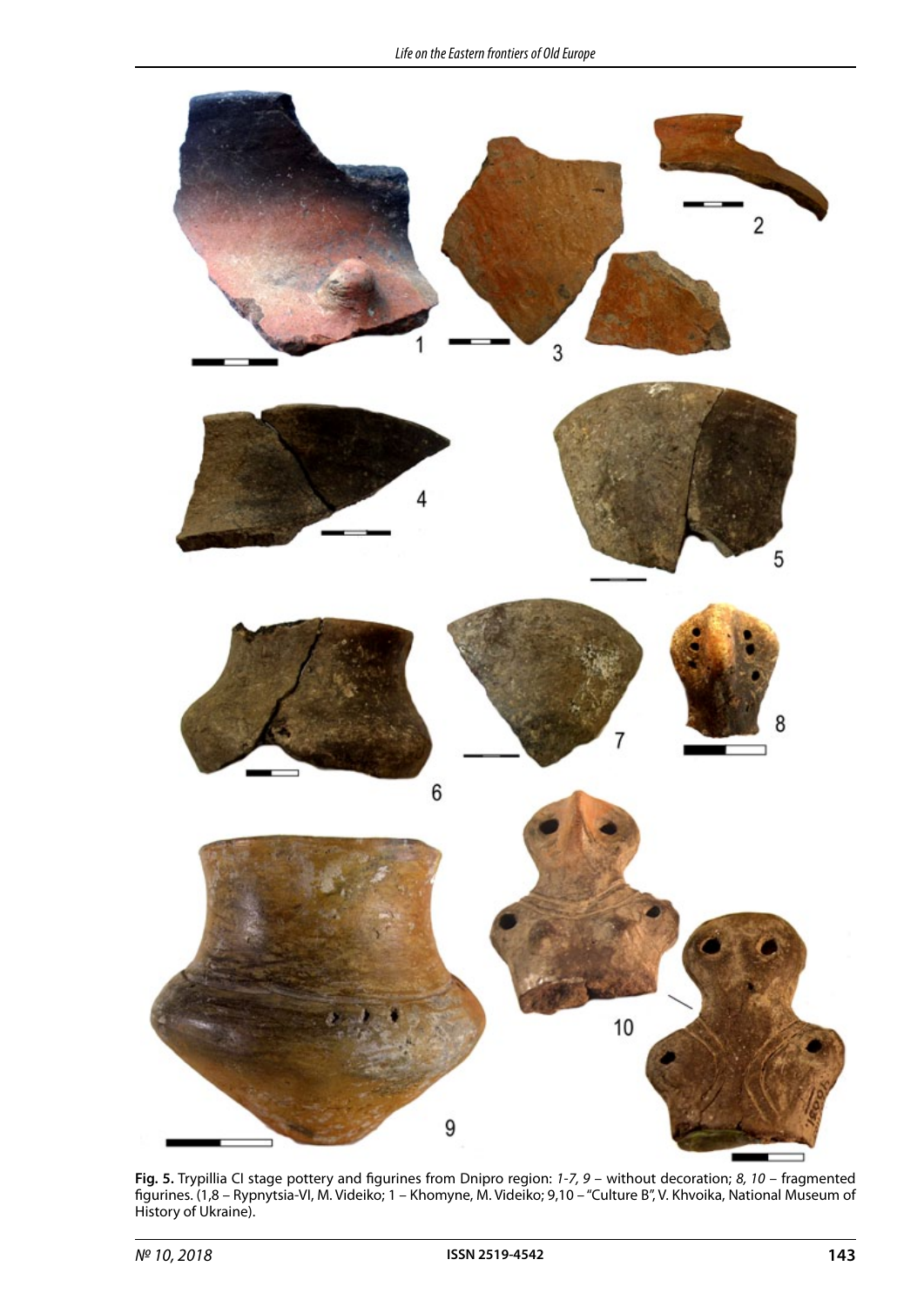![](_page_9_Figure_1.jpeg)

**Fig. 6.** Trypillia B-II and CI stages painted pottery from Dnipro region: *1-4* – Chapaivka (V. Krutz); *5-7* – Pidgirtzi-I (V. Krutz); *8-10* – Pyrogovo, local imitation of painted pottery (V. Krutz).